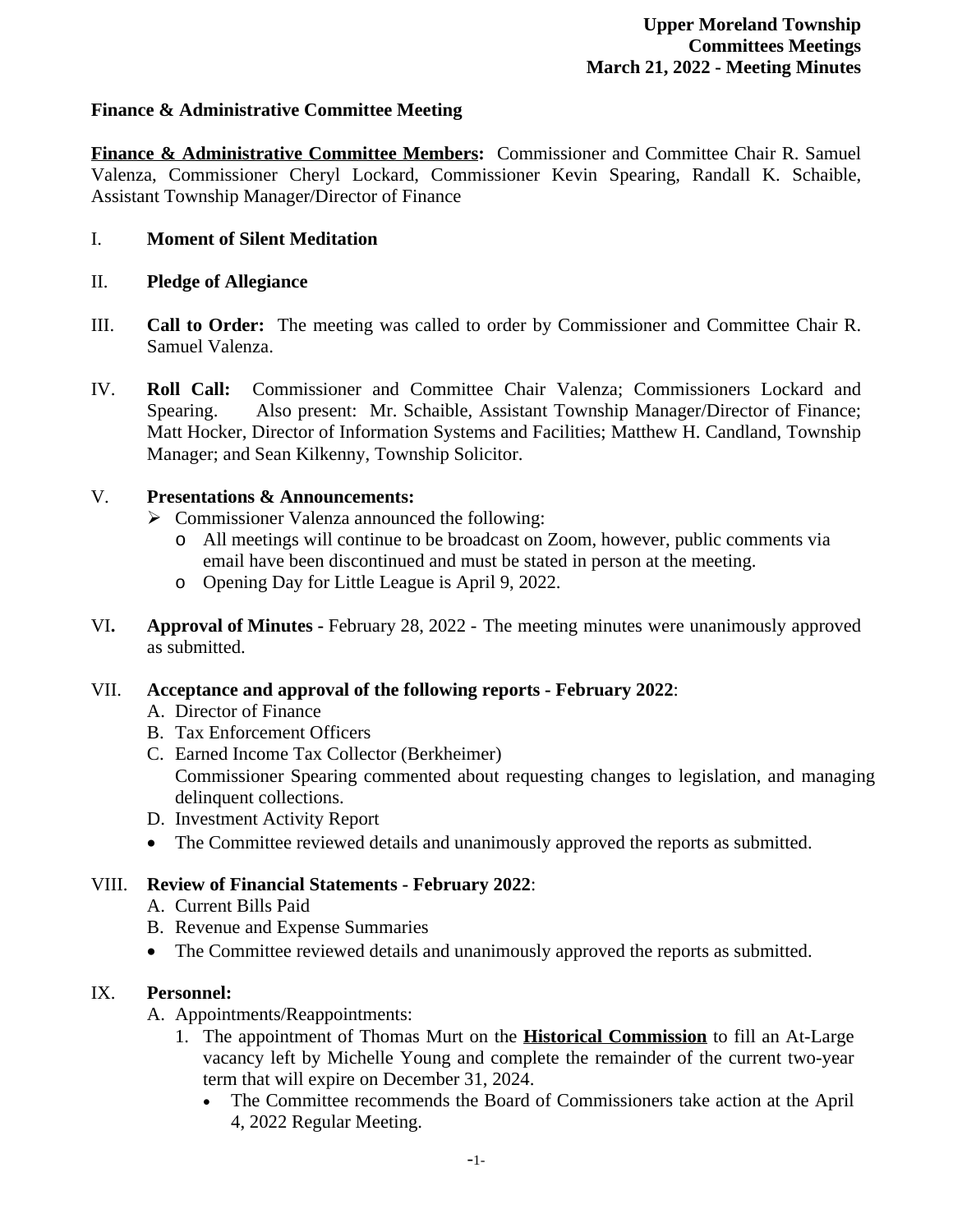### A. Vacancy(ies):

- 1. On the **Advisory Planning Agency** to fill the Ward 2 vacancy left by Denis Hurley and complete the remainder of the current two-year term that will expire on June 1, 2022.
- 2. On the **Historical Commission** to fill the At-Large vacancy left by Michelle Young and serve a new three-year term that will expire on December 31, 2024.
- 3. On the **Historical Commission** to fill the Realtor vacancy left by Robert Mathers and complete the remainder of the current term that will expire on December 31, 2023.
- 4. On the **Historical Commission** to fill an alternate position vacancy left by Renee Anderley and complete the remainder of the current term that will expire on December 31, 2024.
- 5. On the **Historical Commission** to fill an alternate position vacancy left by Michael Lovecchio and complete the remainder of the current term that will expire on December 31, 2024.
- 6. On the **Human Relations Commission** to fill the Voting vacancy left by Wesley Moy and complete the current term that will expire on December 31, 2024.
- 7. On the **Parks and Recreation Advisory Council** to fill the Ward 2 vacancy left by John Knauss and complete the remainder of the current term that will expire on August 4, 2022.
- 8. On the **Police and Fire Civil Service Commission** to fill an Alternate vacancy left by Jack Dunleavy, Sr. and complete the remainder of the current six-year term that will expire on August 7, 2023.
- 9. On the **Uniform Construction Code Local Appeals Board** to fill the Electrical Engineer Professional vacancy left by Thomas McLaughlin and complete the remainder of the current term that will expire on August 5, 2025.

# X. **Other Items:**

- A. Tax Assessment Appeal between the Township, the School District of Upper Moreland and the tax payer, LB UBS 2004 C4 Byberry Road:
	- The Committee recommends the Board of Commissioners take action at the April 4, 2022 Regular Meeting.
- B. Purchase of a new Fire Chief Vehicle:
	- The Committee recommends the Board of Commissioners take action at the April 4, 2022 Regular Meeting.
- C. Bandit Signs Ordinance:
	- $\triangleright$  A resident commented about communicating the new requirements and inquired if an initial warning process is part of the Ordinance. Mr. Kilkenny explained that the Code Department will contact the organizations posting signs and provide a warning to remove signage or submit to the violation and fines involved.
	- $\triangleright$  The Committee suggests that residents subscribe to the Township's website to receive news updates and be able to access information pertaining to Code Enforcement.
	- The Committee recommends the Board of Commissioners take action at the April 4, 2022 Regular Meeting.

#### VI. **Old Business:**

A. American Recovery Act – Proposed Funding Allocation:

 $\triangleright$  Commissioner Valenza stated that the amount is \$1.2M, which will be used for a list of needs in the Township. The downtown fountain was also added to the list for an